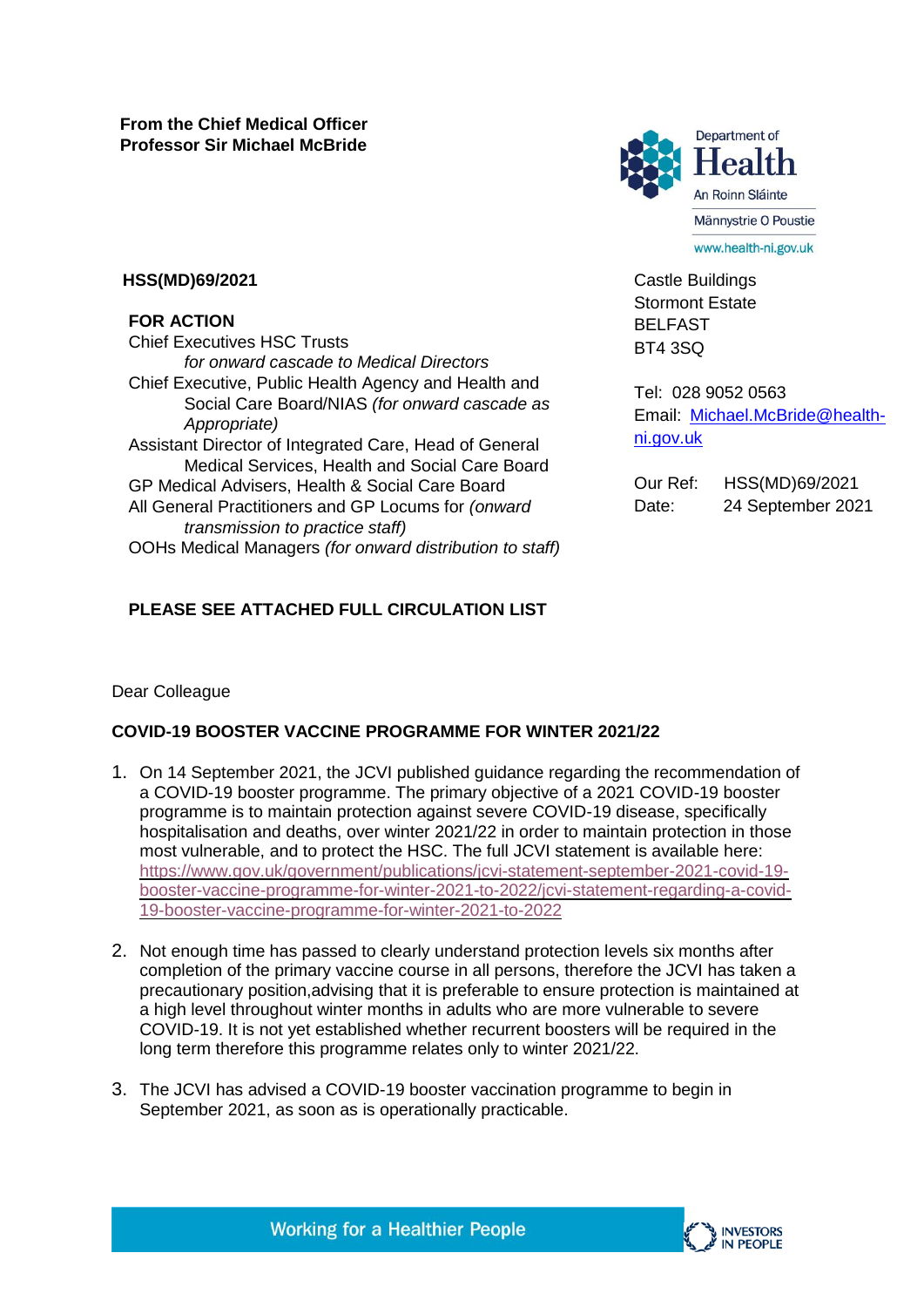- 4. The advice is clear that the COVID-19 booster advice is distinct from, and does not supersede, the recent JCVI advice regarding a third primary vaccine dose for those who were severely immunocompromised at the time of their first or second dose. A separate CMO letter has been issued in relation to this [https://www.health](https://www.health-ni.gov.uk/sites/default/files/publications/health/doh-hss-md-66-2021.pdf)[ni.gov.uk/sites/default/files/publications/health/doh-hss-md-66-2021.pdf](https://www.health-ni.gov.uk/sites/default/files/publications/health/doh-hss-md-66-2021.pdf) . At a later date the JCVI will review whether such persons require a further booster dose following completion of their three-dose primary vaccine course.
- 5. The JCVI has advised that groups 1-9, prioritised in Phase 1 of the COVID-19 vaccination programme should be offered a booster dose of COVID-19 vaccine. This includes:
	- Those living in residential care homes for older adults;
	- All adults aged 50 years or over;
	- Frontline health and social care workers:
	- All those aged 16 to 49 years with underlying health conditions that put them at higher risk of severe COVID-19 (as set out in the Green Book), and adult carers; and
	- Adult household contacts of immunosuppressed individuals.
- 6. COVID-19 boosters should be deployed to groups 1-9 in the same order as they were delivered in Phase 1 with operational flexibility to be exercised where appropriate to maximise delivery.
- 7. The JCVI will provide further advice at an appropriate time as they continue to review emerging data on booster vaccination relating to the following groups:
	- younger adult age groups;
	- children aged 12 -16 years with underlying health conditions; and
	- pregnant women not included in Phase 1 priority groups.
- 8. The JCVI advice states that a COVID-19 booster vaccine dose should be offered **no earlier than six months after completion of the primary vaccine course (two doses).** The 6 month interval between completing the primary course and booster dose will drive the timeline for delivery.
- 9. The JCVI is also clear in its advice that the booster programme is not intended to disrupt the deployment of the seasonal influenza programme. Therefore the booster programme must be managed to enable Trusts, GPs and Community Pharamcies to achieve the overall aim of the majority of influenza vaccinations being completed by mid-December, utilising co-administration where operationally practical. Further detail of coadministration of the COVID-19 vaccines with other vaccines can be found in the Green Book<https://www.gov.uk/government/publications/covid-19-the-green-book-chapter-14a>

### **Vaccine**

10.The JCVI advises a preference for the Pfizer-BioNTech for a third booster dose, irrespective of which vaccine was given in the primary schedule. There is good evidence that the Pfizer-BioNTech vaccine is well tolerated as a third dose and will provide a strong booster response. Alternatively, a half dose (50μg) of the Moderna vaccine, which should be well tolerated and is also likely to provide a strong booster response, may be offered. In cases where mRNA vaccines cannot be offered e.g. due to clinical contraindication, vaccination with the AstraZeneca vaccine may be considered for those



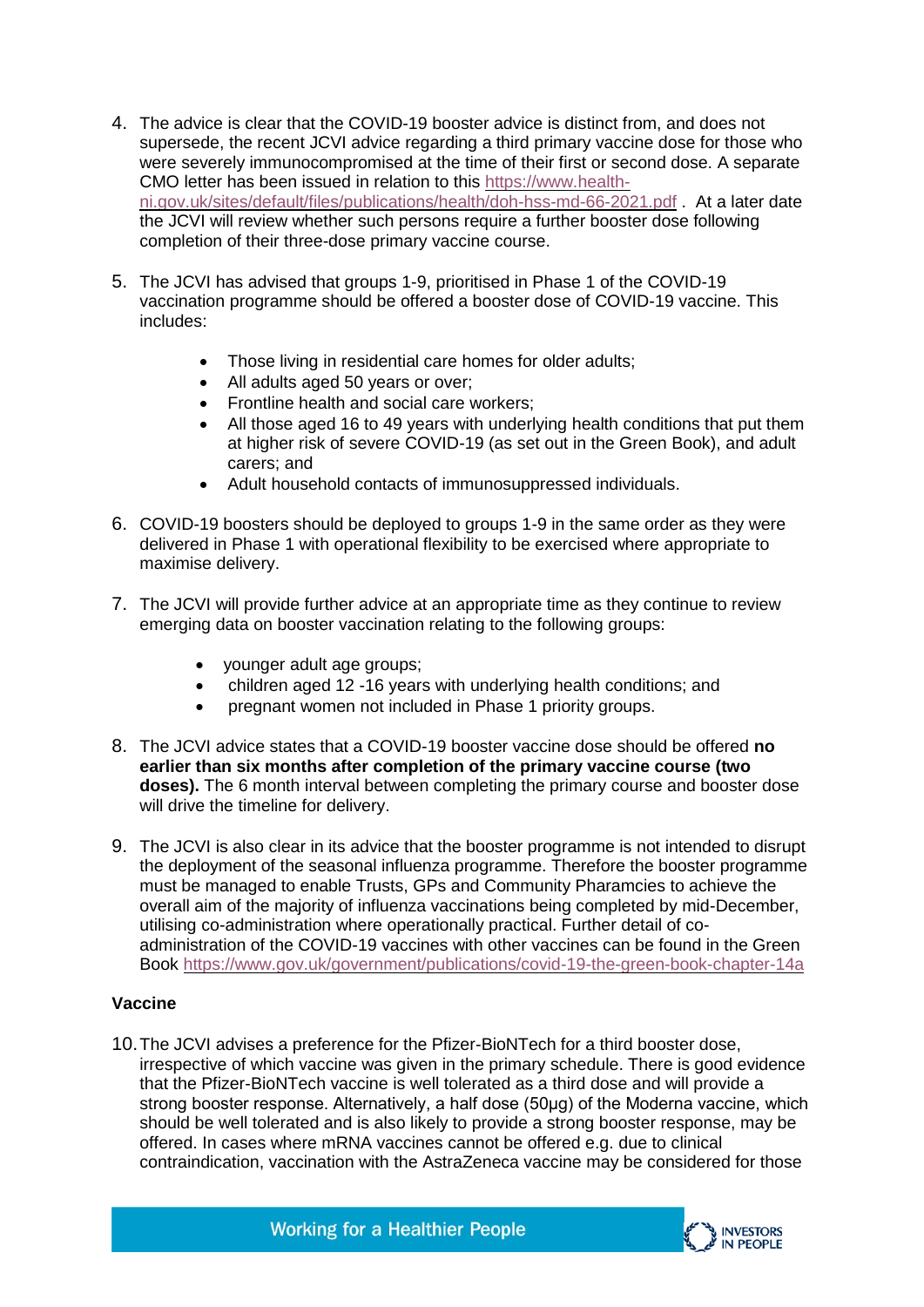who received AstraZeneca vaccine in the primary course. PGDs and Protocols have been updated accordingly.

### **Deployment plans**

- 11.The booster vaccination programme in Northern Ireland will be implemented using a combination of Trusts, GPs and Community Pharmacies. It is essential that the booster doses are recorded on the Vaccine Management System. Starting this week (20th September), residents in care homes for older people, housebound patients and staff will be offered flu and/or COVID-19 booster vaccination by Trust mobile teams working in conjuction with local pre-existing arrangements.
- 12.In line with the Green Book definition, Trust employed frontline health and social care workers will be invited to book their vaccination at a Trust vaccination site shortly, while non Trust employed frontline health and social care workers, such as Dentists and Domicillary Care workers etc, will be eligible to receive their booster vaccination via a local community pharmacy.
- 13.Adults aged 70 years or over and adults aged 16 years and over who are on the highest risk list (previously identified as Clinically Extremely Vulnerable) will be contacted by their GP.
- 14.People on the highest risk list who were severely immunosuppressed at the time of their last COVID-19 vaccination will be offered a third primary dose at this stage. The JCVI will review whether this group requires a further booster at a later date, following completion of their 3-dose primary course.
- 15.Other eligible groups, including all those aged 16 to 49 years with underlying health conditions, adult carers, unpaid and young carers, adult household contacts of immunosuppressed individuals and all adults over 50 years will be offered the vaccine using a combination of GPs and Community Pharmcies.

## **At risk - 16 to 49 years with underlying health conditions**

16.This group is in line with the definition used in the first phase of the programme. The Green Book had been revised to better align at-risk groupings for flu and COVID-19, to increase scope to co-vaccinate. The final advice states that only those at higher risk of severe COVID-19 (as set out in the Green Book) should be offered the booster.

## **Pregnancy**

17.Pregnancy is an "at risk" condition for flu vaccination but not for COVID-19. The JCVI will offer further advice at the appropriate time on booster vaccinations for women who are pregnant without any risk factors. In the current COVID-19 vaccination programme, women who are pregnant should be offered the vaccination at the same time as nonpregnant women based on their age and clinical risk group. If a pregnant woman received vaccination in Phase 1 of the COVID-19 vaccination programme (priority groups 1 to 9), they should be offered a booster dose of COVID-19 vaccine. If they have not had either first or second dose, then she should be offered them.

### **Adult carers aged 16 years and over (including young and unpaid carers)**

18.The JCVI advice includes adult carers in its list of those who should be included in the booster programme. Paid and Unpaid carers aged 16 years and over were invited to be

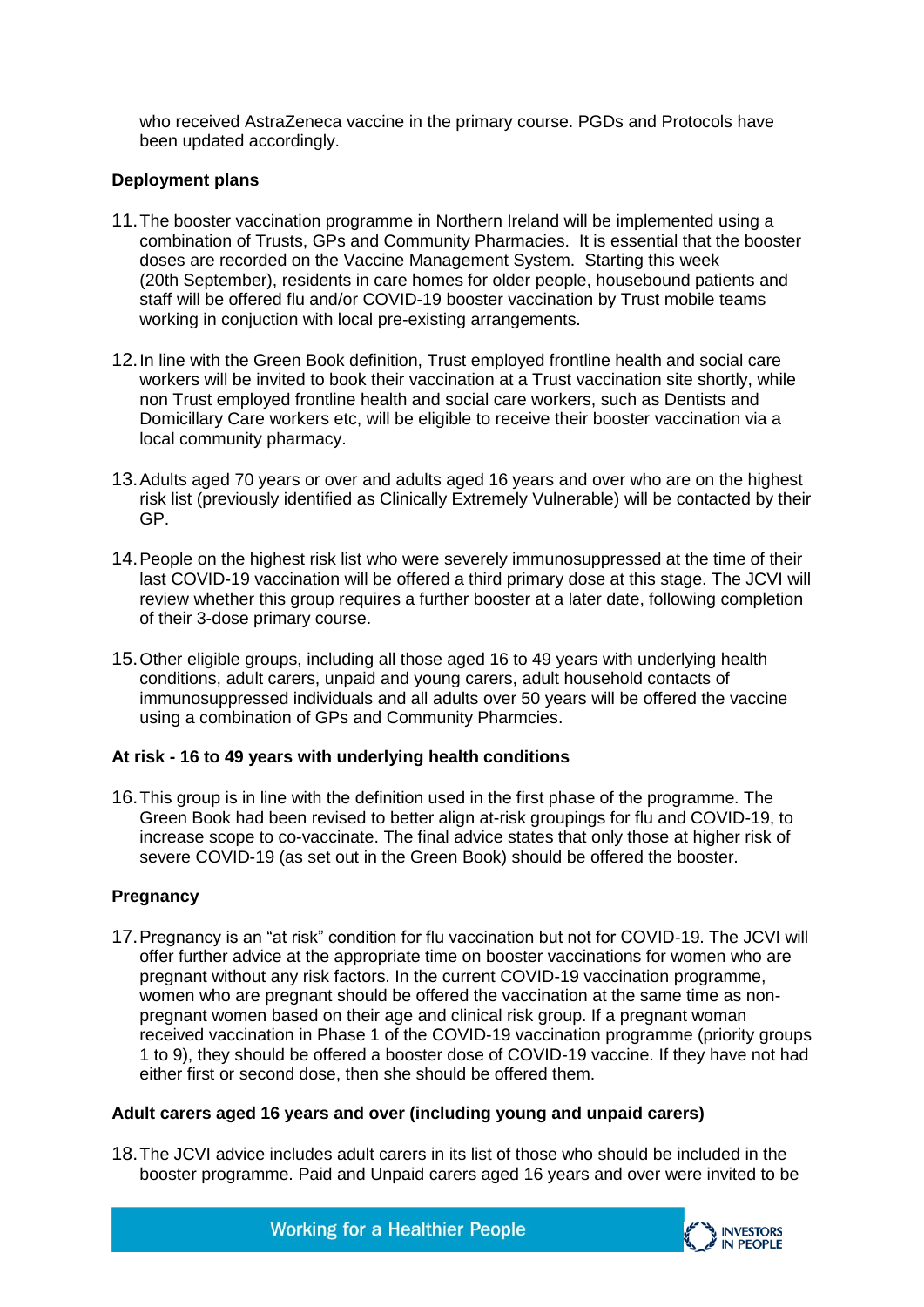vaccinated in group 6 of the current COVID-19 vaccination programme. In Northern Ireland, the definition of a carer is*: Carers are people who, without payment, provide help and support to a family member or a friend who may not be able to manage without this help because of frailty, illness or disability. Carers can be adults caring for other adults, parents caring for ill or disabled children or young people who care for another family member***.** The same approach should continue for the COVID-19 booster programme.

### **Adult household contacts of immunosuppressed individuals**

19.Adult household contacts of immunispressed individuals will be offered a booster vaccination. The immunispressed individuals will be identified by GPs/Trusts and a letter issued to them advising that those who live with them are eligibile to receive a booster dose from their GP or community pharmacy using the letter as proof.

### **Conculsion**

- 20.Rolling out the COVID-19 vaccination programme has required a huge amount of hard work and dedication so to all involved please accept our sincere gratitude. We appreciate the long hours you have worked to ensure that we could provide the people of Northern Ireland with the best available protection from this virus.
- 21.Our COVID-19 vaccination programme in NI has been an outstanding success to date and has helped us take significant strides towards the more normal life that we all want to see return. However with a more severe flu season than normal being predicted, we will have to continue to work hard to ensure those most at risk are protected against COVID and Influenza this winter.

Yours sincerely

Mudrael My hude

**Professor Sir Michael McBride Professor Charlotte McArdle Mrs Cathy Harrison Chief Medical Officer**

Charlotte Neobelle Car

**Chief Nursing Officer** 

Han

**Chief Pharmaceutical Officer**

### **Circulation List**

Director of Public Health/Medical Director, Public Health Agency (*for onward distribution to all relevant health protection staff*)

Assistant Director Public Health (Health Protection), Public Health Agency Director of Nursing, Public Health Agency

Assistant Director of Pharmacy and Medicines Management, Health and Social Care Board *(for onward distribution to Community Pharmacies)* 

Directors of Pharmacy HSC Trusts

Director of Social Care and Children, HSCB

Family Practitioner Service Leads, Health and Social Care Board *(for cascade to GP Out of Hours services)* 

Medical Directors, HSC Trusts *(for onward distribution to all Consultants, Occupational Health Physicians and School Medical Leads)* 

Nursing Directors, HSC Trusts *(for onward distribution to all Community Nurses, and Midwives)* 

Directors of Children's Services, HSC Trusts

**Working for a Healthier People**